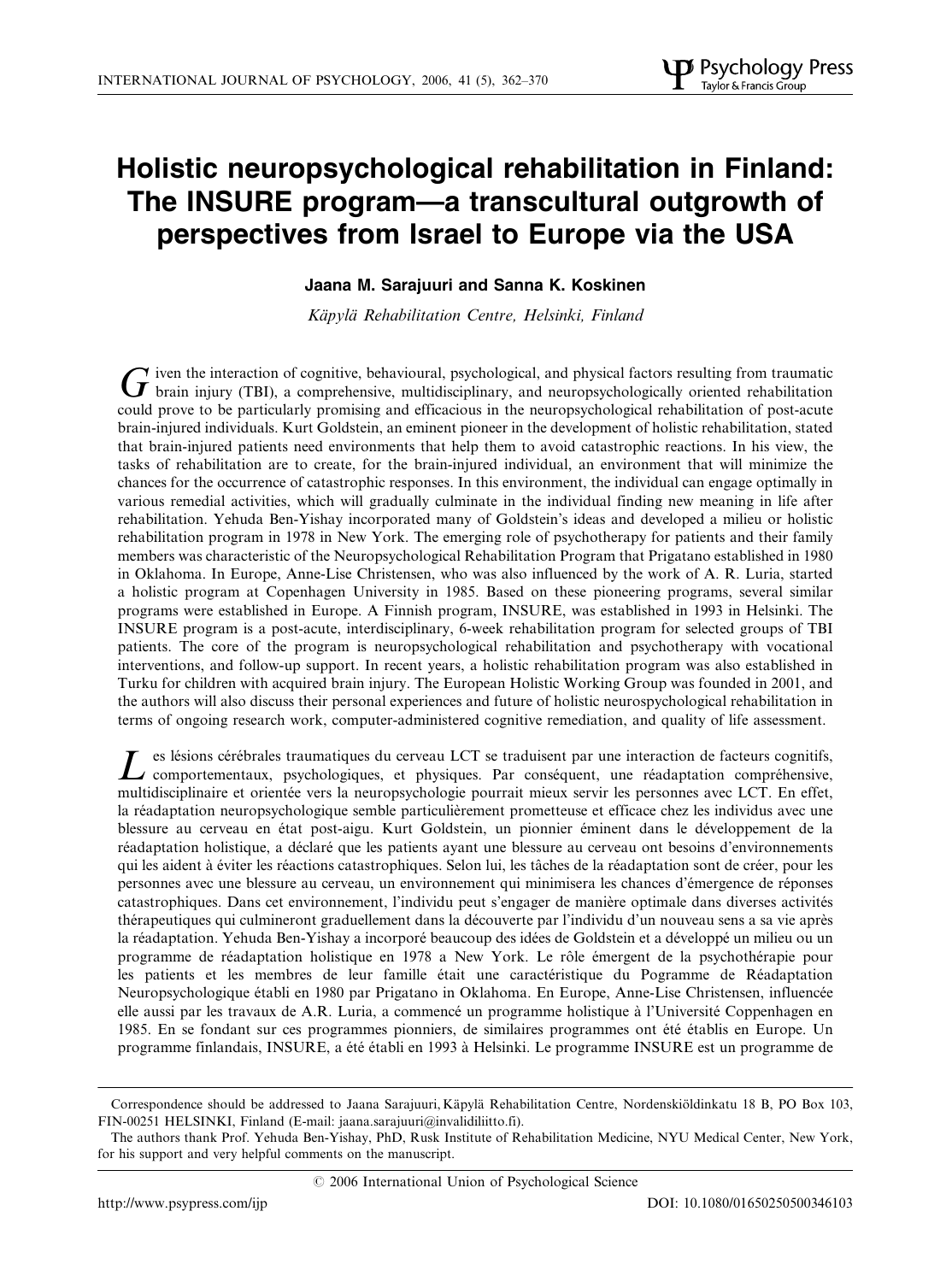réadaptation poste-aigu, interdisciplinaire et d'une durée de 6 semaines destiné à des groupes sélectes de patients LCT. La réadaptation neuropsychologique et la psychothérapie avec des interventions vocationnelles et avec un soutien de suivi sont au cœur de ce programme. Dans les dernières années, un programme de réadaptation holistique a été également établi en Turquie pour les enfants souffrant d'une lésion cérébrale acquise. Le Groupe de Travail Européen holistique a été fondé en 2001. Dans le cadre de ce groupe de travail, les auteurs vont aussi discuter de leurs expériences personnelles et de l'avenir de la réadaptation holistique neuropsychologique en termes de travaux de recherche en cours, du traitement cognitif administré par ordinateur et de l'évaluation de la qualité de vie.

 $E$ <sup>n</sup> los traumatismo craneoencefálico (TCE), se presenta una interacción de factores cognoscitivos, multidisciplinarios y conductuales, psicológicos y físicos. Los programas de rehabilitación comprensivos, multidiscipli orientados neuropsicolo´gicamente son los mas efectivos para la rehabilitacio´n neuropsicolo´gica de individuos con daño cerebral posagudo. Kurt Goldstein, un pionero en el desarrollo de rehabilitación holística, estableció que los pacientes con daño cerebral requieren un medio ambiente controlado que les ayuden a evitar las reacciones catastróficas. Es por ello que los programas de rehabilitación incluyen: un ambiente en el que se minimicen las oportunidades de respuestas catastro´ficas y en donde el individuo pueda participar o´ptimamente en varias actividades remediales que gradualmente culminen en la creación de un nuevo sentido de vida después de la rehabilitación. Yehuda Ben-Yishay incorporó muchas de las ideas de Goldstein y desarrolló un programa de rehabilitación holístico en 1978 en Nueva York. El papel emergente de la psicoterapia para pacientes y sus familiares fue característico del Programa de Rehabilitación Neuropsicológico que Prigatano estableció en 1980 en Oklahoma. En Europa Anne-Lise Christensen, basándose en el trabajo de A.R. Luria, inició un programa holístico en la Universidad de Copenhague en 1985. El programa Finlandés, INSURE, se estableció en 1993 en Helsinki. INSURE, es un programa de rehabilitación interdisciplinario con duración de 6 semanas. Este programa fue diseñado para grupos seleccionados de pacientes con TCE. Su propósito es la rehabilitación neuropsicológica y la psicoterapia con intervenciones vocacionales, y con apoyo de seguimiento. En años recientes, un programa similar para niños con daño cerebral adquirido se estableció en Turku. El Grupo de Trabajo Holístico Europeo fue fundado en 2001.Los autores discuten sus experiencias personales y el futuro de la rehabilitación neuropsicológica que incorpora tanto la rehabilitación cognoscitiva computarizada como la evaluación de la calidad de vida.

#### **BACKGROUND**

Traumatic brain injury (TBI) is a heterogeneous disorder, and different forms of rehabilitation are needed for different subgroups of patients and at different phases over the course of recovery in order to optimize outcomes (Consensus Conference,1999; Cope, 1995; Eames & Wood, 1989). During the past 25 years, there have been considerable improvements in TBI rehabilitation services.

Given the interaction of cognitive, behavioural, psychological, and physical factors resulting from TBI, a convincing argument has been made that persons with TBI are best served by a comprehensive, multidisciplinary, and neuropsychologically oriented rehabilitation. In the practice of neuropsychological rehabilitation we need to help patients with the following challenges: understanding the nature of their neuropsychological disturbances; remediating cognitive and neurobehavioural impairments, thus compensating for functional deficits that were caused by the brain injury; and making choices that will enhance the quality of their lives. To adequately address these issues, neuropsychological rehabilitation should be holistic (Prigatano, 2004).

The main elements of holistic programs consist of creating a therapeutic milieu within which individual and group remedial and therapeutic interventions, including family education and guidance, are followed by supported work trials. Then, after discharge from active rehabilitation, rehabilitants are followed up and their adjustment is systematically monitored. The effectiveness of systematic and holistic neuropsychologically oriented TBI rehabilitation programs in enhancing patients' productivity status has been supported by uncontrolled studies and a few studies with control groups (Ben-Yishay, Silver, Piasetsky, & Rattok, 1987; Christensen, Pinner, Moller Pedersen, Teasdale, & Trexler, 1992; Prigatano et al., 1994; Sarajuuri, Kaipio, Koskinen, Niemalä, Servo, & Vilkki, 2005). A comprehensive review article by Cicerone and associates (2000) formed the basis of evidence-based recommendations for neuropsychological rehabilitation. The authors have singled out the holistic approach as being particularly promising and efficacious in the neuropsychological rehabilitation of post-acute brain-injured individuals.

In the history of holistic neuropsychological rehabilitation, Kurt Goldstein can be said to be the eminent pioneer. While working with brain-injured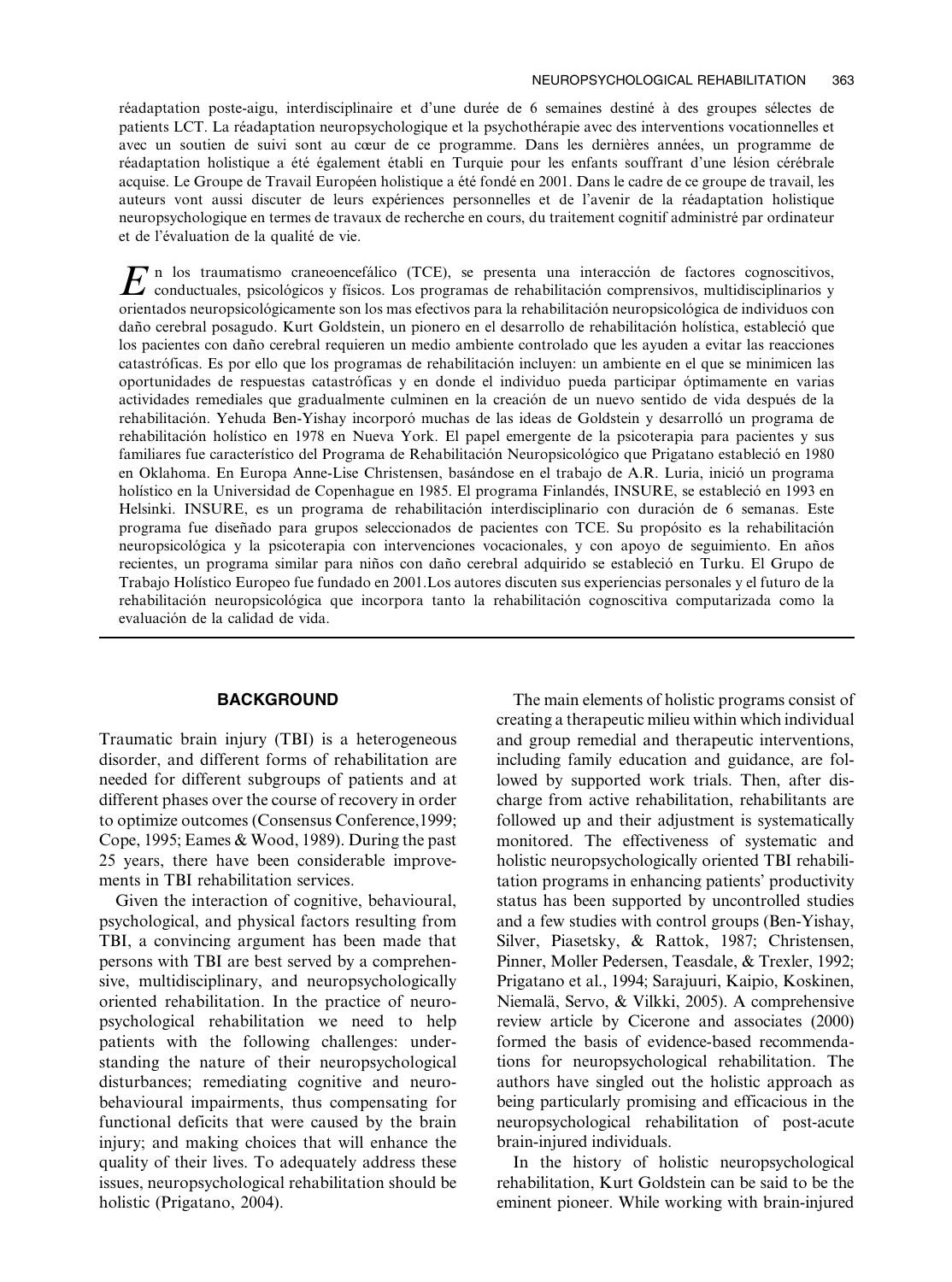soldiers during World War I he built up a renowned clinic for them in Germany. He stated that brain-injured patients need environments that help them to avoid catastrophic reactions. A catastrophic response is the behavioural manifestation of the brain-injured person's experience of failure to cope in particular situations. It bears all the hallmarks of severe anxiety. In Goldstein's view, therefore, the tasks of rehabilitation are to create an environment for the brain-injured individual that will minimize the chances for the occurrence of catastrophic responses. Within such an environment, the individual could engage optimally in various remedial activities, which will gradually culminate in the individual's finding new meaning in life after rehabilitation (Goldstein, 1942, 1959).

Yehuda Ben-Yishay incorporated many of Goldstein's ideas and developed a milieu or holistic rehabilitation program—the New York University Head Trauma Program—which has been in existence since 1978. Even before that he had the opportunity to translate the idea of holistic rehabilitation into practice with Israeli soldiers who had sustained head injuries in the early 1970s (Ben-Yishay, 1996). In his holistic day program, patients undergo intensive, systematic, and wellcoordinated remedial and therapeutic interventions (modified to the brain-injured patient's needs and abilities) designed to restore their ability to function, as well as to help them deal with intrapersonal and interpersonal difficulties (Ben-Yishay, 2001; Ben-Yishay & Daniels-Zide, 2000; Ben-Yishay et al., 1985).

The emerging role of psychotherapy for patients and their family members was characteristic of the Neuropsychological Rehabilitation Program, which Prigatano established in 1980 in Oklahoma and after that in Phoenix in 1986 (Prigatano, Fordyce, Zeiner, Roueche, Pepping, & Wood, 1986).

In Europe, Anne-Lise Christensen, who was also influenced by the work of A. R. Luria, started a holistic program at Copenhagen University in 1985 (Christensen, 2000).

Based on these pioneering programs a Finnish program was established in 1993 in the Käpylä Rehabilitation Centre in Helsinki. The INSURE program (Individualized Neuropsychological Subgroup Rehabilitation Program) is a post-acute, interdisciplinary, 6-week rehabilitation program for selected groups of TBI patients. The core of the program is neuropsychological rehabilitation and psychotherapy (Kaipio, Sarajuuri, & Koskinen, 2000). In recent years, a holistic rehabilitation program was established in Turku, Finland, for children with acquired brain injury. In the HOPE program, rehabilitation of children aims at activating the resources needed for building their future. Skills needed in everyday life are rehearsed individually and in small groups. Rehabilitation tries to strengthen self-knowledge, social, and learning skills, and also supports age-appropriate development. Solution-oriented and family therapeutic methods, as well as psychological counselling and neuropsychotherapy, are applied (Mäki  $&$ Honkinen, 2004).

Based on the pioneering programs of Ben-Yishay, Prigatano, and Christensen, several similar programs were established in Europe. To exchange ideas, to compare outcome results, and to share novel approaches to treatment, the European Holistic Working Group was founded in 2001 on the occasion of the 10th anniversary of the German-Asklepios program. The second meeting took place in 2003 in the Netherlands, where the Rehabilitation Centre of Amsterdam celebrated the 5th anniversary of its program. Then, in 2004, another meeting was organized by the Käpylä Rehabilitation Centre in Helsinki on the occasion of the 10th anniversary of its INSURE program. In 2005 the meeting of the European Holistic Working Group took place in Copenhagen, when the Danish CRBI program had its 20th anniversary.

# THE INSURE PROGRAM

The INSURE has been under development since 1991, and has been used in its present form since 1993. It has been described in detail elsewhere (Kaipio et al., 2000). The INSURE population forms a subgroup of around 220 TBI patients treated annually in the Käpylä Rehabilitation Centre, which is a nationwide rehabilitation centre for neurological patients. For other TBI patients not selected for the INSURE program, various other kinds of rehabilitation services are available and the patients receive information and recommendations regarding appropriate rehabilitation. The INSURE program is recommended for TBI patients who have the potential to resume productive lives and to achieve stable psychological adjustment. Referrals for the program come from hospitals, insurance companies, the public health care system, and private clinics throughout Finland. The INSURE is a post-acute treatment program, which means that in general the patients start the rehabilitation program at least 1 year after their injury.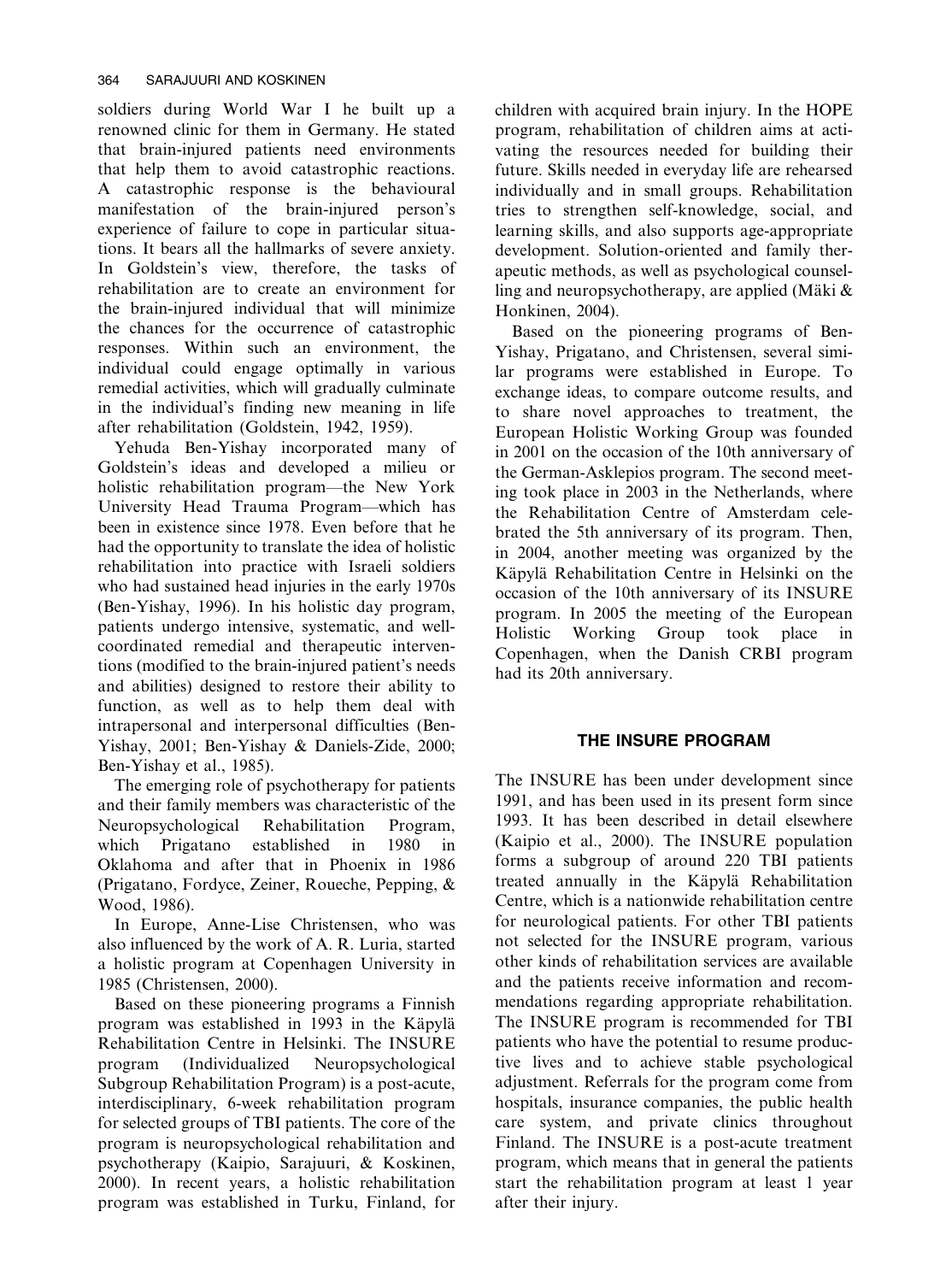Four separate INSURE subgroups are formed each year for the 6-week rehabilitation program. The subgroups are small, normally consisting of five to six patients, which ensures intense working conditions. Special care is taken in the selection process of the patients to ensure that the groups are as homogenous as possible in terms of age, education, severity of the injury, and socioeconomic status. Homogeneity facilitates peer solidarity and support. Also emphasized in the selection of group members are social appropriateness and motivation to learn healthy ways of communal adaptation. The critical nature of personal commitment is emphasized during the recruitment interview, which is conducted by two senior neuropsychologists from the program. Patients are independent in their daily life activities and their physical disabilities are only slightly incapacitating. Applicants average from 20 to 55 years of age. The time between the selection interview to starting the program ranges from a few months to 1 year, depending on the final formation of the homogenous subgroups. It is noteworthy that the very knowledge of being selected as a participant in the program has salutary effects on the behaviour and attitudes of candidates who are waiting to commence treatments.

Members of the interdisciplinary rehabilitation team consist of two neuropsychologists, two neurologists, a rehabilitation nurse, two social workers, two speech and language pathologists, and a physical therapist. Consistency of treatments and uniformity of adherence to the realization of clinical objectives is ensured when the staff membership is comprised of professionals who realize the need for and are committed to the development of a common way of formulating, assessing, and implementing treatments. Medical consultations are arranged, usually with specialists in neuropsychiatry, neuroradiology, and physiatry. The staff work closely together to foster consistency among the various rehabilitation activities. The importance of therapeutic alliance, which refers to the patient and therapist working together to achieve certain goals, is also emphasized. The program is directed by a clinical neuropsychologist. Each patient is assigned a primary therapist—a neuropsychologist—whose task is to coordinate and monitor the implementation of the treatment plan.

The program simulates the stress of working days and the challenges of social interaction required in everyday life. It starts at 8.30 am and ends at 4.00 pm on weekdays. Patients are treated in group and individual rehabilitation formats.

Many typical symptoms reveal themselves only in group settings, during interaction with others. Every morning begins with an Orientation group, led by a neuropsychologist, in which the members determine individual goals for the day, for the program, and for the future. It aims also to promote both psychological and physiological arousal, and to foster personal orientation.

The Neuropsychological Psychotherapy group is the heart of the program. It meets 4 days a week. The guided group sessions focus on such themes as understanding the nature of the typical TBI sequelae and their impact on the lives of the patients; understanding how and why these deficits affect their personal emotions and social lives; learning to cope with these deficits and stress; etc. The participants also have individual neuropsychotherapy sessions three or four times per week. The patients are taught to assess their goals for work and education realistically, bearing in mind the post-injury changes in their resources. The psychotherapeutic process is vital for helping patients to achieve a sense of identity, to learn to behave in their own best self-interests, and to reconstruct life after brain injury (Prigatano, 1999).

The Cognitive group-remedial sessions are held twice a week. The aim is to help the patients to: (1) understand the rationale for cognitive remedial training procedures that are capable of ameliorating the interferences of attentional disorders, poor information processing abilities, and memory problems with higher-level reasoning functions; (2) practise compensatory skills capable of enhancing cognitive skills; and (3) translate lessons learned from the rehabilitation setting to life away from the program.

Group activities of various kinds are used to reinforce and enrich the program. Enjoyment of life, motivation, and the pleasures of friendship and society are emphasized in planning activities and in forming relationships. In the Pragmatic group-communication sessions, patients are guided by speech and language therapists to communicate their thoughts more effectively. The "Pictures-of-Self" workshop enables patients to express their emotions and feelings about the changes in their lives that were caused by the brain injury. These sessions help them also in the process of self-examination by means of collages made up of different materials such as photos, fabrics, and mosaics. The patients are able to focus on meaningful childhood memories, express feelings about their families, point to personally meaningful achievements, and examine their progress in their rehabilitation. As they review their presentations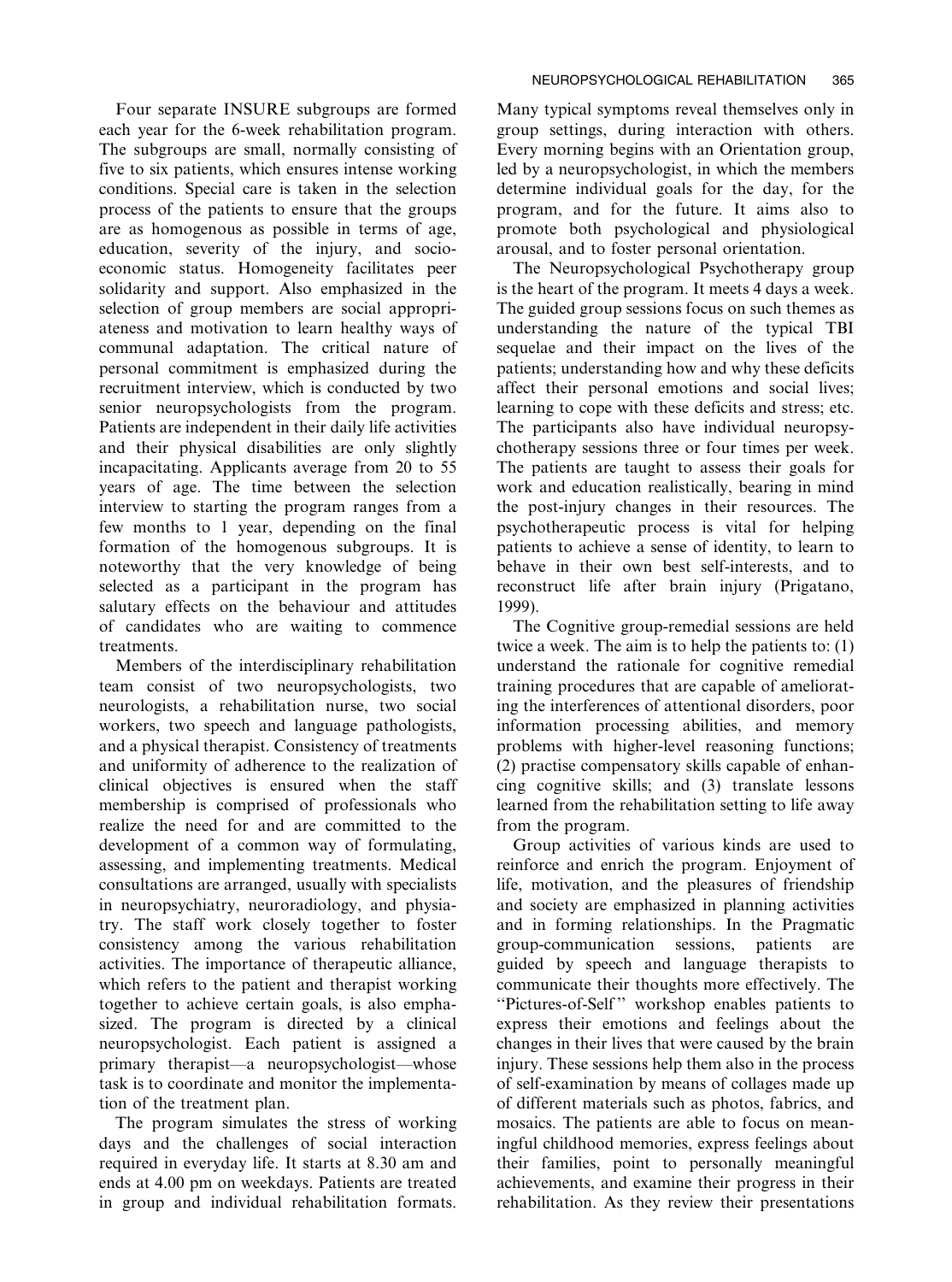in the group to each other, they may gain better insights into and control over their lives, which may in turn help them to further diminish their confusion and the psychological stress related to the injury and its consequences. The Quality-of-Life group sessions deal with practical issues concerning everyday life and well-being. The Sport, Relaxation, and Jogging groups aim to encourage the members to start or restart sport activities. Particular attention is also paid to possible TBI-associated injuries or symptoms, such as cervical injuries, pain, sleep disturbances, and posttraumatic stress disorders.

Participation of the significant others is a crucial part of the program. A 2-day INSURE seminar is held in the latter part of the program. Patients, their significant others, and employers, as well as professionals from the public health-care system, are called together to share information and to learn about experiences following TBI. During the seminar, individuals' plans for the next step in their rehabilitation are reviewed and operationalized. It is also during these seminars that former participants in the INSURE program are invited to present their experiences post-discharge. Such presentations offer the current participants concrete examples of adjustment after rehabilitation; the most successful previous patients are viewed by the other participants as positive role models.

Supported and individually tailored vocational interventions are also essential elements in the INSURE program. They help the patients to find productive activities that fit their interests and abilities. When it is considered to be an adapted and practical goal, patients are encouraged to have supported work trials in the general market, where they could possibly continue after the program.

These interventions are worked out with the local social and healthcare units and the system liable for the care in each case. Once a suitable work trial placement is finalized, the patient receives tailor-made neuropsychological supports to ensure his or her success and stable emotional adjustment. The follow-up support is arranged through the public or private healthcare services. Most patients continue with individual neuropsychological rehabilitation for different periods following completion of the program. On completion of an INSURE program, patients should have substantial knowledge about TBI, giving them a sound basis for understanding and coping with TBI-related changes, and for participating in productive living according to their own best self-interests. On the whole the INSURE program is designed to be reasonable in cost and length to make it appealing and possible to patients with different sources of reimbursement.

# COMPUTER-ADMINISTERED COGNITIVE REMEDIATION IN A FRAME OF HOLISTIC NEUROPSYCHOLOGICAL REHABILITATION: FORAMENREHAB PROGRAMS

Cognitive rehabilitation is traditionally considered to be an important part of rehabilitation of the brain-injured patient. Cognitive rehabilitation is defined as a systematic, functionally oriented service, which consists of therapeutic activities that are based on assessment and understanding of the patient's brain-behavioural deficits (Cicerone et al., 2000). Specific interventions may have various approaches, including attempting via restitutive training to restore impaired functions; strengthening preserved but weakened functions; teaching ways of bypassing or compensating for impaired functions that do not lend themselves to remediation; utilizing external compensatory devices, e.g., memory aids; helping the patient to become aware and understand his or her assets as well as weaknesses. Regardless of the form of intervention, the aim of cognitive rehabilitation is to improve the person's functioning in their everyday life.

According to the recommendations of evidencebased studies, computer-based interventions that include active therapist involvement to foster insight into cognitive strengths and weaknesses, to develop compensatory strategies, and to facilitate the transfer of skills into real-life situations, may be used as part of a multimodal intervention for cognitive deficits (Cicerone et al., 2000). Cognitive retraining is also seen as one of the elements of the holistic neuropsychological rehabilitation.

Due to the lack of theoretically and clinically based cognitive rehabilitation software in the Finnish language, we started a project aiming at developing tools for computer-administered cognitive remediation. FORAMENRehab cognitive software is a tool for cognitive rehabilitation to be used as part of a holistic neuropsychological rehabilitation approach. In the Cognitive group of the INSURE program this software is systematically used. FORAMENRehab software provides an easy-to-handle and efficient graphical user interface operating in a Windows environment. The menu structure, toolbar, and icons are illustrative, and the help screens provide information, so the program is usable even without the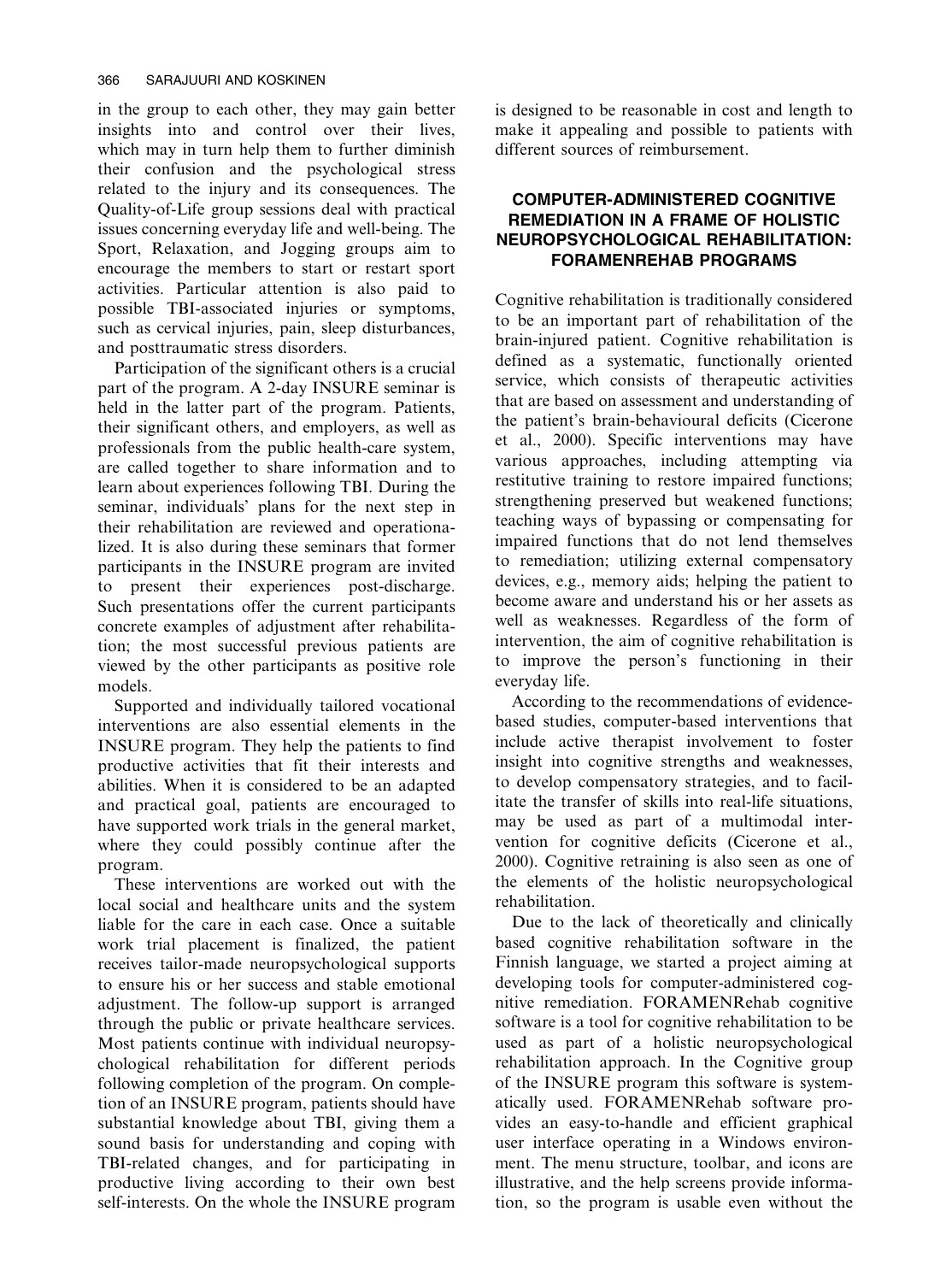help of the clinician. Each program has a clear written instruction on the screen as well as a model animation. The parameters of each program can be modified to adjust to a particular user. The results are presented both in written and graphical forms, and they can be printed. They can also be saved to file and compared with the previous results. The first module, which was published in 2000, was designed for disturbances of attention. In 2004 we published the second module for the remediation of memory disturbances. At the moment our team is working on the modules for disturbances of visual perception and problem solving. The clinical experiences of the applicability of FORAMENRehab software in Finnish TBI and stroke patients have been promising (Koskinen & Sarajuuri, 2004).

In addition to developing the cognitive rehabilitation software, our team has developed a computer-based modification of an examination technique to evaluate executive functioning (Sarajuuri, Koskinen, & Vilkki, 2003). Deficits in executive functioning and mental programming manifest themselves in novel situations as perseverative, impulsive, or ineffective performance, or problems in attention. Although routine operative skills may be intact, their application is inappropriate. These deficits appear in anterior cerebral lesions and in traumatic brain injuries. Executive functioning is an essential factor in mastering one's psychosocial life and recovering after brain injury. The Spatial Sequence Learning task (SSLT) is a neuropsychological test for assessing executive functioning. The method is based on the Corsi Block-tapping test and further developed by Professor Juhani Vilkki. The validity of SSLT has been proved in studies predicting psychosocial recovery after head injury (Vilkki, 1992; Vilkki, Ahola, Holst, Öhman, Servo, & Heiskanen, 1994). However, standardized presentation of the manual version of the method is difficult to perform, often leading to invalid results. We hope that the computer-administered version will increase the validity and usability of the method.

### EXPERIENCES AND FUTURE REMARKS

Our holistic rehabilitation program has been going since 1993, but it has been open to continuous development according to the advances in neurosciences and also the cumulating experience of the staff. Ongoing scientific research of the team members has made it possible to critically investigate different aspects and methods of the program. It has also been important to maintain an inspiring rehabilitation effort.

A 2-year follow-up study was designed to evaluate the outcome of the INSURE program. In this study the productivity of patients who underwent the rehabilitation program was compared to that of matched control patients who received conventional clinical care and rehabilitation. The results have been encouraging and quite consistent with those reported in previous studies on the efficacy of holistic rehabilitation programs (Sarajuuri et al., 2005).

Ben-Yishay and Daniels-Zide (2000) have pointed out that the conventional way of viewing outcomes of rehabilitation methods of braininjured persons in terms of return to competitive work or to the ability of the patient to perform work-related tasks (less than full job descriptions) misses the bigger picture of rehabilitation. For, as they have shown, patients who proved capable of attaining an examined self, i.e., who recaptured their ego-identity, made better functional as well as subjective adjustments to their disabilities compared to patients who have not achieved a self-examined status. Thus, by looking at how the brain-injured patient views his inner world, we may develop meaningful ways of measuring how far a patient may have come towards realizing his or her potential for rehabilitation. Furthermore, these authors have stated that we should begin to think seriously about developing quality of life (QoL) targets in the field of neuropsychological rehabilitation, as well as valid tools capable of measuring progress toward those targets.

We conducted a pilot study in which the goal was to evaluate the QoL of TBI patients and their significant others 2 to 4 years after being discharged from the INSURE program (Koskinen Sarajuuri, & Jokitalo, 2004). The subjects were 19 (16 men, 3 women) TBI patients who had participated in the INSURE program. Their mean age at the time of the injury was 30.5 years, the mean time since injury to the program was 3.5 years, and the mean Glasgow coma scale score at injury was 7.9. The QoL and strain were evaluated by a questionnaire (life satisfaction: global, selfcare/ADL, leisure, togetherness/friends, togetherness/family, marriage/courtship, sexuality). Almost 80% of the patients reported being at least rather satisfied. Ratings of satisfaction were highest for togetherness/friends and for the self-care/ADL items, and lowest for the marriage/courtship and the sexuality items. All the significant others reported being at least rather satisfied in life. About 70% of them reported experiencing mild stress and about 30% moderate stress. No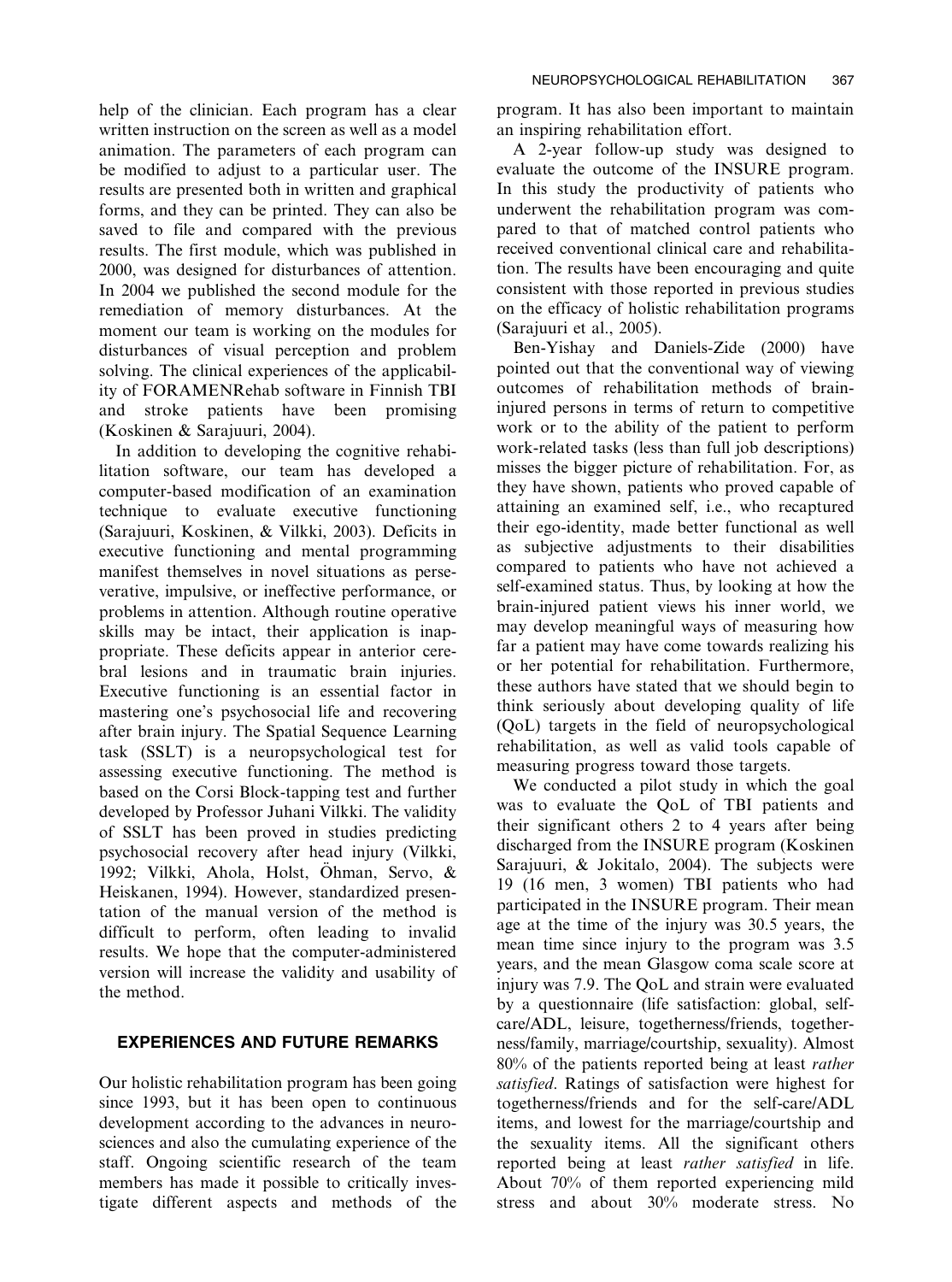relation was found between satisfaction in life and the severity of the injury, age at the injury, chronicity, or the severity of neuropsychological symptoms. The high estimate of the QoL is in accordance with an earlier study using the same questionnaire (Koskinen, 1998). However, satisfaction with social relationships was much higher in the INSURE group, referring to the importance of a comprehensive holistic rehabilitation program and peer support. The instrument used in this study takes into consideration many of the important aspects of QoL but neglects the cognitive aspects. In recent years, international group consensus meetings concluded that there is a need for further investigations and development of tools to measure QoL issues following TBI rehabilitation (Bullinger, 2002).

In this context, it is important to note the commencement in 2003 of a multicentre study aimed at developing a new instrument for measuring QoL after TBI. The QOLIBRI study has been undertaken by an international consortium of professional societies (Euroacademia Multidisciplinaria Neurotraumatologica, European Brain Injury Society, National Brain Injury Research Training and Treatment Foundation, and European Brain and Behaviour Society) (Truelle, 2004). Its coordinator is Professor Jean-Luc Truelle from Paris. At the current time, field testing to identify the best performing items is ongoing. The objective is to test a minimum of 200– 300 patients for each language of the participating countries. The participating countries are: Argentina, Belgium, Brazil, Denmark, Finland, France, Germany, Greece, Italy, the Netherlands, Spain, Switzerland, Sweden, Taiwan, United Kingdom, and United States.

According to Evans and Ruff (1992), it is no longer sufficient to consider such outcomes of rehabilitation as improvement in range of motion, mobility, memory quotients, and the like as the sole, or even the most important, indices of the efficacy of rehabilitation. Rather, rehabilitation services, and healthcare services in general, must gauge the impact of their efforts upon all involved consumer groups (patient, family, and financial provider). Assessment of long-term psychosocial outcome has focused mainly on the perspective of the family or carers, who usually report that personality changes in the TBI person are their greatest concern (Brooks, Campsie, & Symington, 1987; Koskinen, 1998). Less is known, however, about the outcomes of rehabilitation as viewed subjectively by head-injured individuals, except for data derived from rating scales that evaluate the patient's emotional status or the degree to which pathognomonic symptoms persist (Van Zomeren & Van Den Burg, 1985). In our study, 38 consecutive INSURE patients served as the study subjects. Two years after completing the rehabilitation program the patients and their significant others were asked to evaluate on an open-ended questionnaire how the rehabilitation program has affected their subsequent lives, particularly in the areas that were singled out for remedial interventions while these patients attended the program. The significant others of these patients were also asked to share their own perspective on their loved one's functioning during the elapsing 2 years. The analysis of the data is presently ongoing and the results will be published later.

### **CONCLUSION**

Neuropsychological rehabilitation should address many aspects of a brain-injured individual, with appropriate therapeutic interventions for cognitive, emotional, and interpersonal skills while increasing the awareness and understanding of the new self. Holistic neuropsychological rehabilitation programs aim to help patients to understand their underlying cognitive deficits and to learn how to cope with them. They also help patients to deal with their suffering and to reestablish meaning in their life.

While a scientific approach is necessary for neuropsychology and brain-injury rehabilitation, it may fail to address certain important aspects of human existence, e.g., the role of the patient's subjective experience in rehabilitation and their related search for meaning in life (Prigatano, 1989). According to Prigatano (1999, p. 337) ''holistic neuropsychological rehabilitation combines the strength and insight of science with the wisdom of the humanities.''

We would like to conclude by presenting a story told in neuropsychological group psychotherapy by a woman, a nurse, who was 50 years of age at the time of her injury. She was hit by a bus while walking on a street and suffered a significant diffuse brain injury. The symbolic story describes her phenomenological experience after TBI from despair to the state where she could make peace with her situation in the phase of her brain injury. She refers to a story written by a famous Finnish writer Tove Jansson in the book Tales from Moominvalley (1962).

Tove Jansson has written a story about an invisible child, a little girl, who had transformed herself into someone so insignificant that she could no longer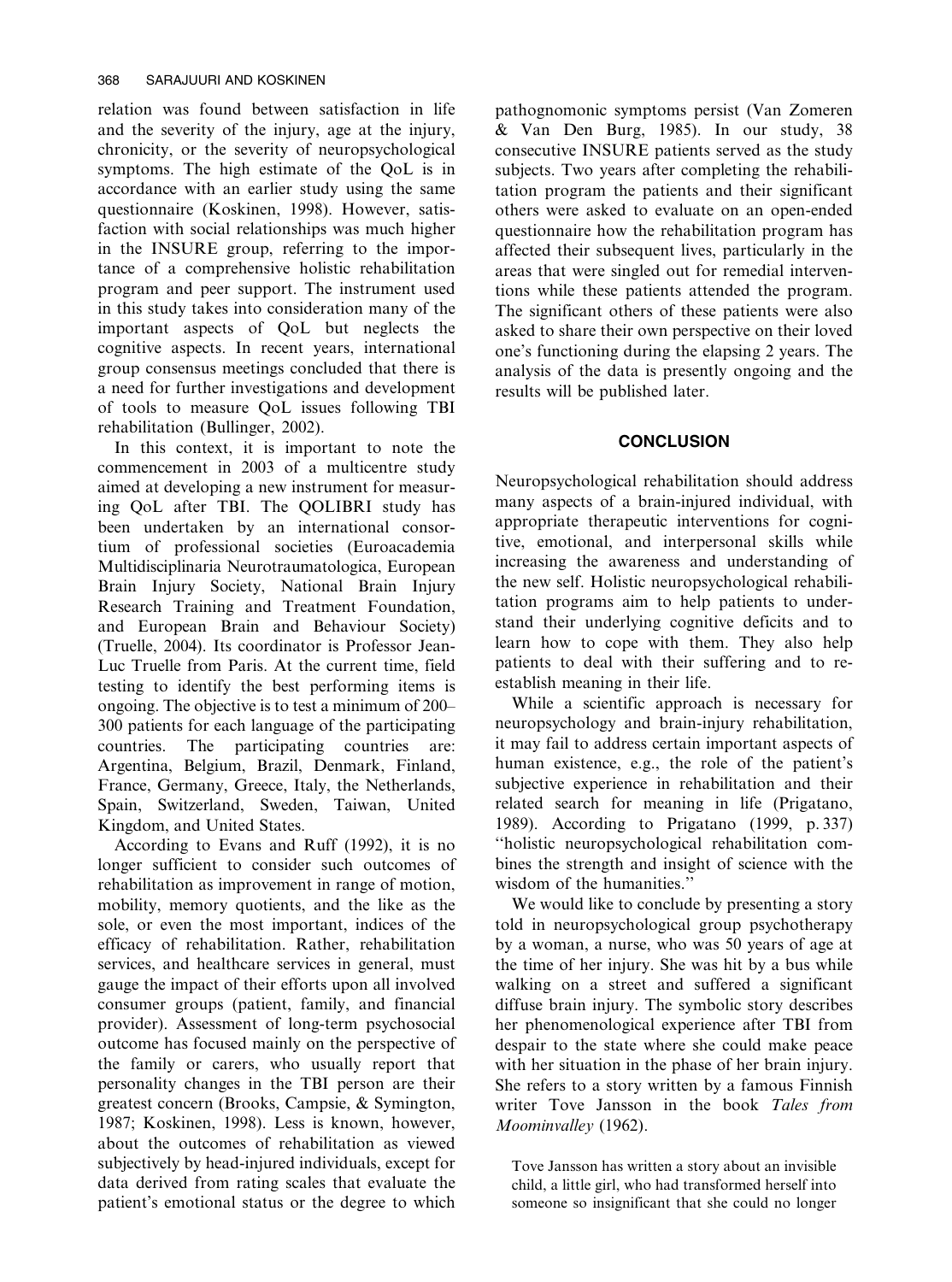be perceived at all. Gradually Moominmamma's tender care helped her slowly recuperate her connection with the rest of the world. At first, only the girl's shoes could be seen, then her socks, then her dress, etc. In the INSURE program there was something of this process. After my TBI I disappeared just like that little girl. Unfortunately though, no-one else could understand that. The problems that the new situation had created got new names and were noticed only by myself. Sometimes they went unnoticed even by me. Like in a nightmare, things that were totally unimaginable before my disability started happening in my life. I had entered into a world with new laws. The INSURE has helped me to see and understand who I am now. It has also defined me to others. My nightmare has transformed itself into reality that can be coped with and controlled. It has transformed my life into something significantly easier. Finally, it has given me the chance to live my life as something possible.

#### **REFERENCES**

- Ben-Yishay, Y. (1996). Reflections on the evolution of the therapeutic milieu concept. Neuropsychological Rehabilitation, 6, 327–343.
- Ben-Yishay, Y. (2001). Cognitive rehabilitation of TBI patients: The holistic, therapeutic milieu approach. The Japanese Journal of Rehabilitation Medicine, 38 (Suppl), 6465–6482.
- Ben-Yishay, Y., & Daniels-Zide, E. (2000). Examined lives: Outcomes after holistic rehabilitation. Rehabilitation Psychology, 45, 112–129.
- Ben-Yishay, Y., Rattok, J., Lakin, P., Piasetsky, E. B., Ross, B., Silver, S., Zide, E., & Ezrachi, O. (1985). Neuropsychologic rehabilitation: Quest for a holistic approach. Seminars in Neurology, 5, 252–259.
- Ben-Yishay, Y., Silver, S. M., Piasetsky, E., & Rattok, J. (1987). Relationship between employability and vocational outcome after intensive holistic cognitive rehabilitation. Journal of Head Trauma Rehabilitation, 2, 35–48.
- Brooks, D. N., Campsie, L., & Symington, C. (1987). The effects of severe head injury on patient and relative within seven years of injury. Journal of Head Trauma Rehabilitaton, 2, 1–13.
- Bullinger, M. (2002). TBI Consensus group. Quality of life in patients with traumatic brain injury. Basic issues, assessment and recommendations. Restorative Neurology and Neuroscience, 20, 1–14.
- Christensen, A.-L. (2000). Neuropsychological postacute rehabilitation. In A.-L. Christensen & B. Uzzell (Eds.), International handbook of neuropsychological rehabilitation (pp. 151–163). New York: Kluwer Academic/Plenum.
- Christensen, A.-L., Pinner, E. M., Moller Pedersen, P., Teasdale, T. W., & Trexler, L. E. (1992). Psychosocial outcome following individualized neuropsychological rehabilitation of brain damage. Acta Neurologica Scandinavica, 85, 32–38.
- Cicerone, K. D., Dahlberg, C., Kalmar, K., Langenbahn, D. M., Malec, J. F., Bergquist, T. F., Felicetti, T., Giacino, J. T., Harley, J. P., Harrington, D. E., Herzog, J., Kneipp, S., Laatsch, L., & Morse, P. A. (2000). Evidence-based cognitive rehabilitation: Recommendations for clinical practice. Archives of Physical Medicine and Rehabilitation, 81, 1596–1615.
- Consensus Conference. (1999). Rehabilitation of persons with traumatic brain injury. NIH Consensus Development Panel on Rehabilitation of Persons with Traumatic Brain Injury. JAMA, 282, 974–983.
- Cope, D. N. (1995). The effectiveness of traumatic brain injury rehabilitation: A review. Brain Injury, 9, 649–670.
- Eames, P., & Wood, R. Ll. (1989). The structure and content of a head injury rehabilitation service. In R. Ll. Wood & P. Eames (Eds.), Models of brain injury rehabilitation (pp. 31-47). London: Chapman & Hall.
- Evans, R. W., & Ruff, R. M. (1992). Outcome and value: A perspective on rehabilitation outcomes achieved in acquired brain injury. Journal of Head Trauma Rehabilitation, 7, 24–36.
- Goldstein, K. (1942). After-effects of brain injuries in war: Their evaluation and treatment. New York: Grune & Stratton.
- Goldstein, K. (1959). Notes on the development of my concepts. Journal of Individual Psychology, 15, 5–14.
- Jansson, T. (1962). Tales from Moominvalley. New York: Farrar, Straus & Giroux.
- Kaipio, M.-L., Sarajuuri, J., & Koskinen, S. (2000). INSURE program and modifications in Finland. In A.-L. Christensen & B. Uzzell (Eds.), International handbook of neuropsychological rehabilitation (pp. 247–258). New York: Kluwer Academic/Plenum.
- Koskinen, S. (1998). Quality of life 10 years after a very severe traumatic brain injury (TBI). Brain Injury, 12, 631–648.
- Koskinen, S., & Sarajuuri, J. (2004). Computeradministered cognitive remediation in a frame of holistic neuropsychological rehabilitation:<br>FORAMENRehab programs. Svensk Neuro-FORAMENRehab psykologi, 4, 10–11.
- Koskinen, S., Sarajuuri, J., & Jokitalo, P. (2004, May). Quality of life after a holistic neurorehabilitation program. Paper presented at the 9th Congress of the Euroacademia Multidisciplinaria Neurotraumatologica, Bucharest, Romania.
- Mäki, H., & Honkinen, O. (2004, August). Holistic rehabilitation of children with aquired brain injury preliminary experiences from the HOPE-program in Finland. Paper presented at the 8th Nordic Meeting in Neuropsychology, Turku, Finland.
- Prigatano, G. (1989). Work, love, and play after brain injury. Bulletin of Menninger Clinic, 53, 414–431.
- Prigatano, G. (1999). Principles of neuropsychological rehabilitation. New York: Oxford University Press.
- Prigatano, G. (2000). A brief overview of four principles of neuropsychological rehabilitation. In A.-L. Christensen & B. Uzzell (Eds.), International handbook of neuropsychological rehabilitation (pp. 115–125). New York: Kluwer Academic/Plenum.
- Prigatano, G. (2004, May). Science and symbolism in neuropsychological rehabilitation. Paper presented at the International Symposium on Holistic